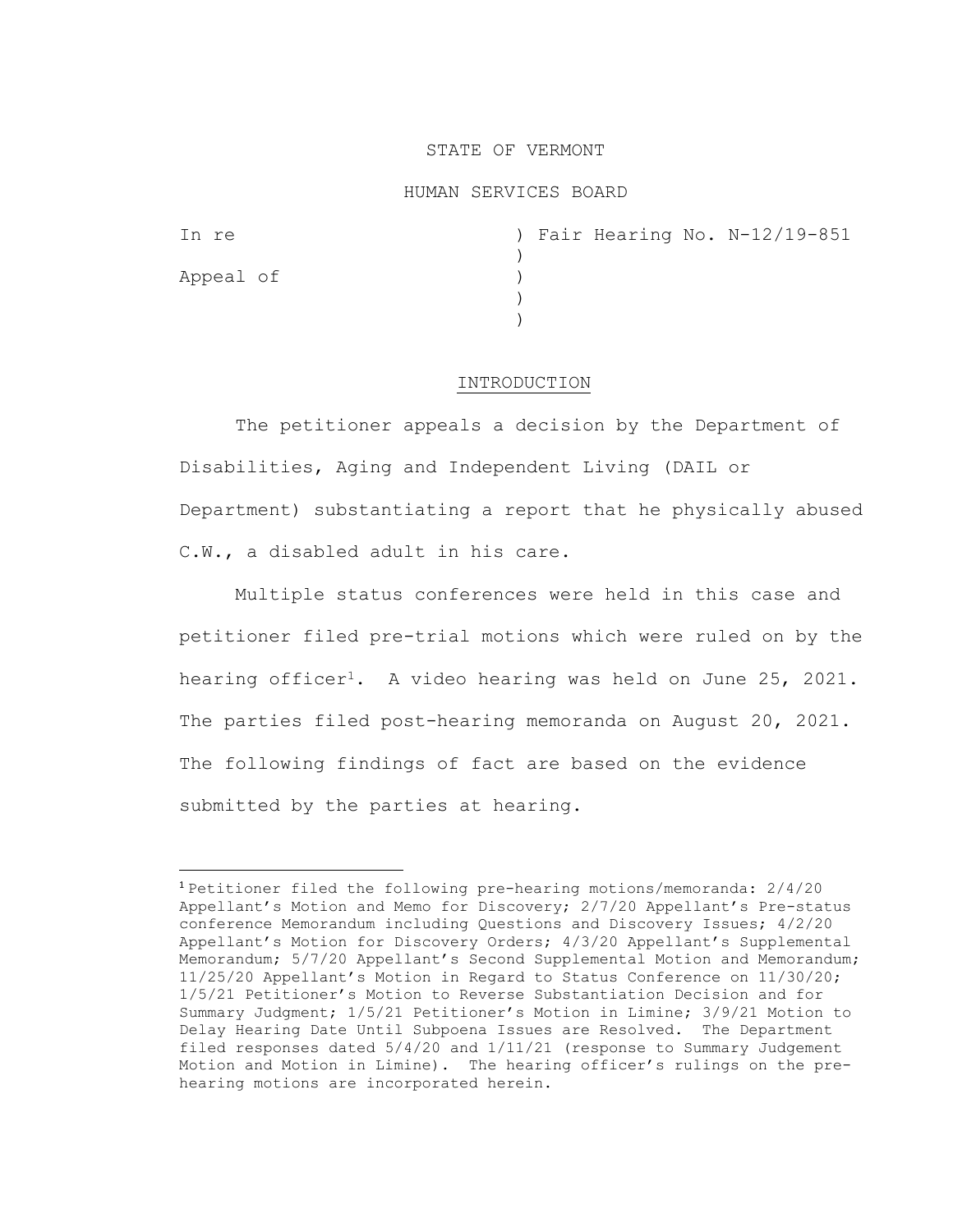# FINDINGS OF FACT

1. In 2019, petitioner served as a respite care provider for C.W., and one other individual, and would care for C.W. at his (petitioner's) home in Orleans, Vermont. On July 26th, after a verbal exchange between petitioner and C.W., both outside and inside petitioner's house, petitioner placed C.W. in a physical restraint and brought C.W. to the floor. After investigation and a commissioner's review hearing, the Department substantiated petitioner for physical abuse of C.W. based on his failure to follow C.W.'s Behavior Support Plan including his use of a physical restraint. Petitioner appeals.

2. At the time of the underlying incident, C.W. was 38 years old (petitioner estimated that C.W. was between 30-32) and petitioner was age 42 (age 44 at time of hearing). According to petitioner, he is 5 feet 9 inches tall and C.W. is shorter and weighs less than petitioner.

3. C.W. has a traumatic brain injury (TBI), developmental disabilities, and diagnoses of seizure disorder, Attention Deficit Hyperactivity Disorder, Major Depression, and Post Traumatic Stress Disorder, all conditions sustained when he was in a car accident with his father, who was killed, when petitioner was six (6) years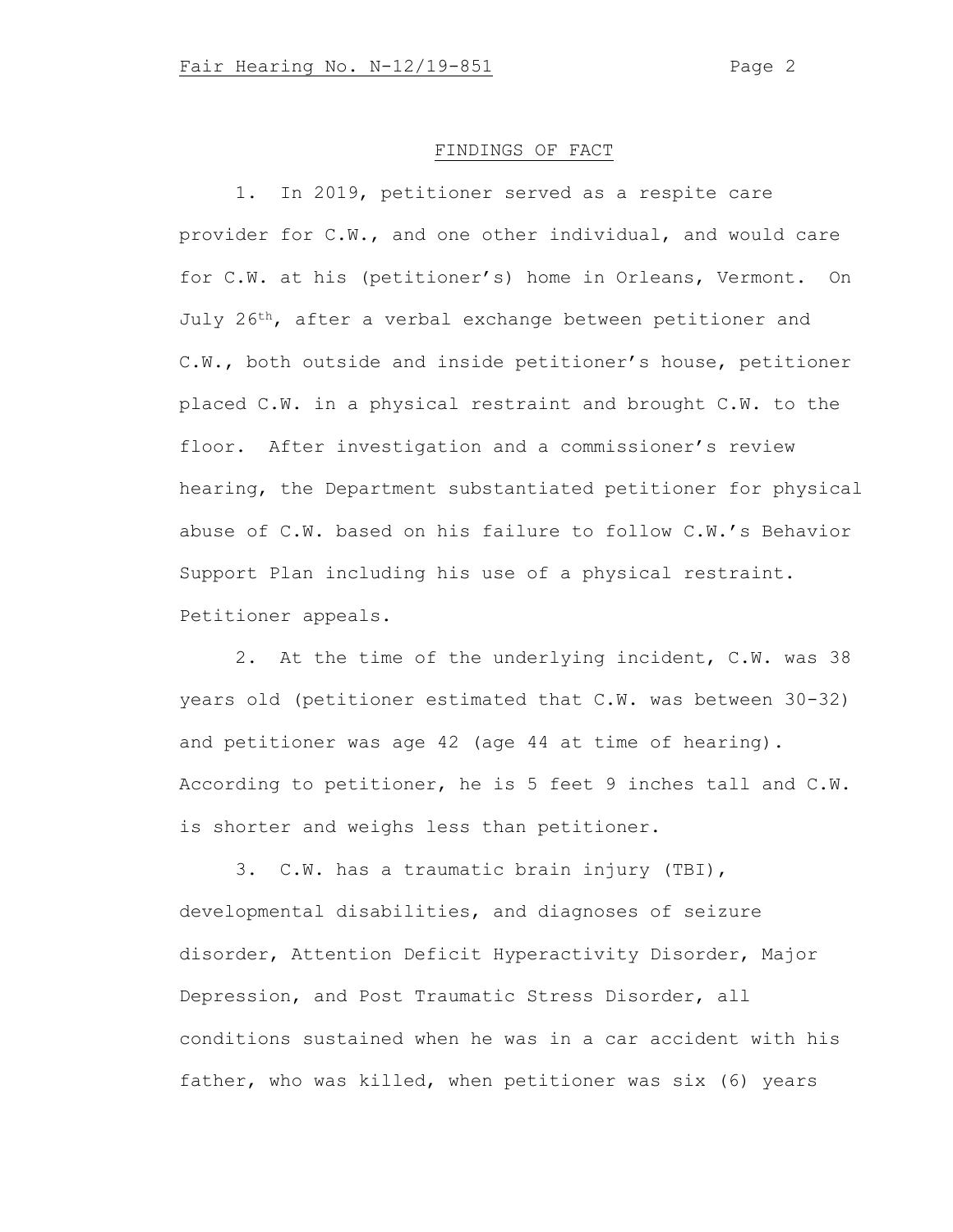old. It is undisputed that C.W. is a "vulnerable adult" as defined by statute and policy. C.W. receives Developmental Disability Services from Green Mountain Support Services (GMSS) which provides C.W. with housing and services.

4. In 2019, C.W.'s longtime residential placement had ended, and he was living in a transitional home while GMSS looked for another permanent home. GMSS contracted with petitioner to provide a certain number of respite days per week to care for C.W. at petitioner's home. Petitioner had cared for C.W. at his home prior to the incident in July 2019. And petitioner had also previously provided care to C.W. in his capacity as the GMSS crisis house manager when C.W. had been placed at the crisis house.

5. GMSS provides a service coordinator to each client. Part of the service coordinator's job is to have appropriate documentation in place outlining the client's care needs. In order to meet federal requirements (authorizing Medicaid payment) and comply with Department regulations (*Regulations Implementing the Developmental disabilities Act of 1996)* and its Behavior Support Guidelines, each client has an Individual Service Agreement (ISA) and a Shared Support/Behavior Plan (BSP or Behavior Support Plan). When, as here, a client is going to a provider's home for respite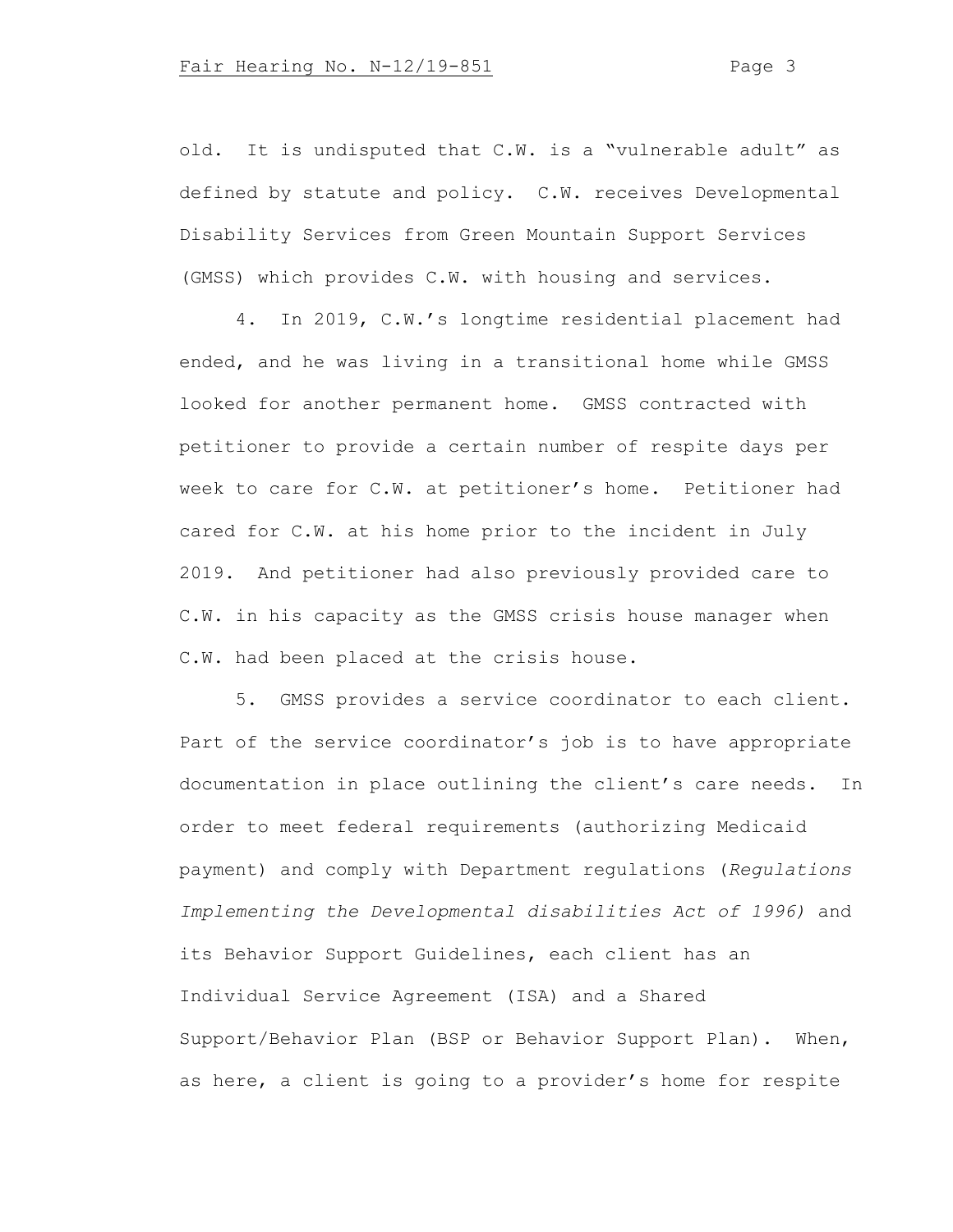care, the service coordinator creates a packet that includes the Behavior Support Plan, an information sheet regarding medications, a sheet outlining emergency procedures and phone numbers (to include 911, and phone numbers for the service coordinator during the day and an on-call number for nighttime hours), and a "Peggy's Law" disclosure sheet. A "Peggy's Law" disclosure form is a form required by Vermont law that is given to providers caring for individuals served by the Department to ensure that the provider has all the relevant information about the individual and can make an informed decision about whether to agree to provide care. C.W.'s packet containing all this information was provided to petitioner when he provided care to C.W.

6. As required by the Behavior Support Guidelines, C.W.'s Behavior Support Plan was prepared using a team approach. The Behavior Support Plan in use for C.W. at the time of the incident was developed in December 2017 by the service coordinator, C.W.'s prior longtime living provider, his guardian and with input from C.W. The Behavior Support Plan had a stated end date of December 25, 2018. However, as testified to by C.W.'s service coordinator and the GMSS Quality Management Review Team staff person, there is no policy requirement for an annual update, and as such the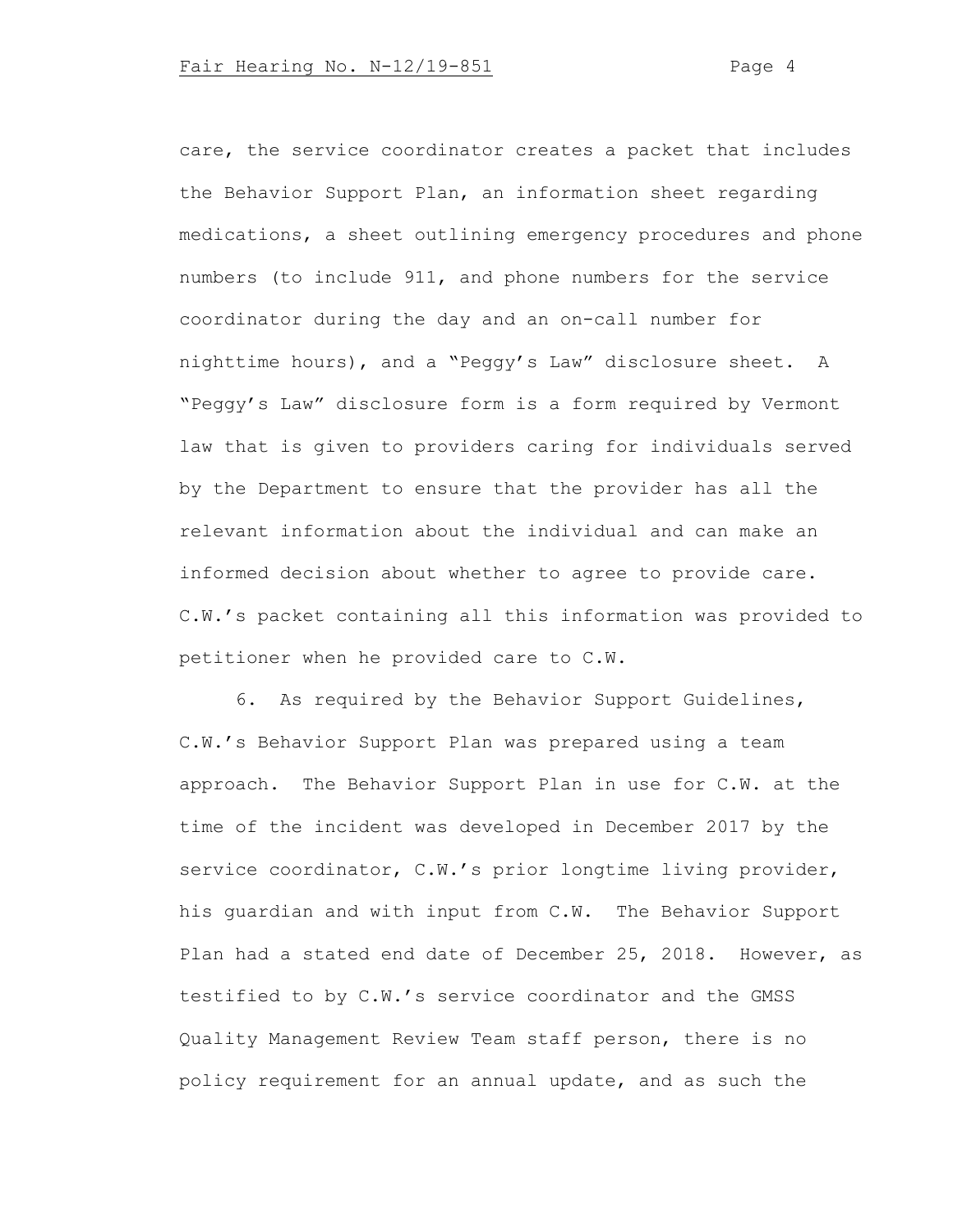Behavior Support Plan remained in effect unless and until a new Behavior Support Plan was drafted. The purpose of the Support Plan is to describe C.W.'s known behaviors and outline the positive Behavior supports that providers should use to address those behaviors. Periodic *Therapeutic Options* trainings are provided by the Department to GMSS providers regarding how to use positive supports from the Behavior Support Plan to address a client's behaviors.

In pertinent part, C.W.'s Behavior Support Plan provides as follows:

. . .

Due to his developmental delays in combination with the TBI, [C.W.] struggles to understand people, situations and interactions. He also struggles to regulate his emotions on a daily basis. As a result, [C.W.] will at times use a challenging behavior in order to express his feeling, wants and needs. Through the implantation of a behavior support plan the team hopes to intervene with these behaviors. A consistent, positive and supportive approach is required in all settings. The behavior support plan will assist those involved with [C.W.'s] in helping him in developing pro-social skills to be able to handle similar situations in the future.

. . .

Description of Challenging Behaviors:

(1) Verbal outbursts. . . . [C.W.] becoming argumentative with whomever or whatever he believes has "made" him escalate. He will also be non-compliant with directions and following the expectations that have been communicated to him. . . (2) Eloping. . . . [C.W.] leaving the setting he is in and walking down the road. Typically he would also be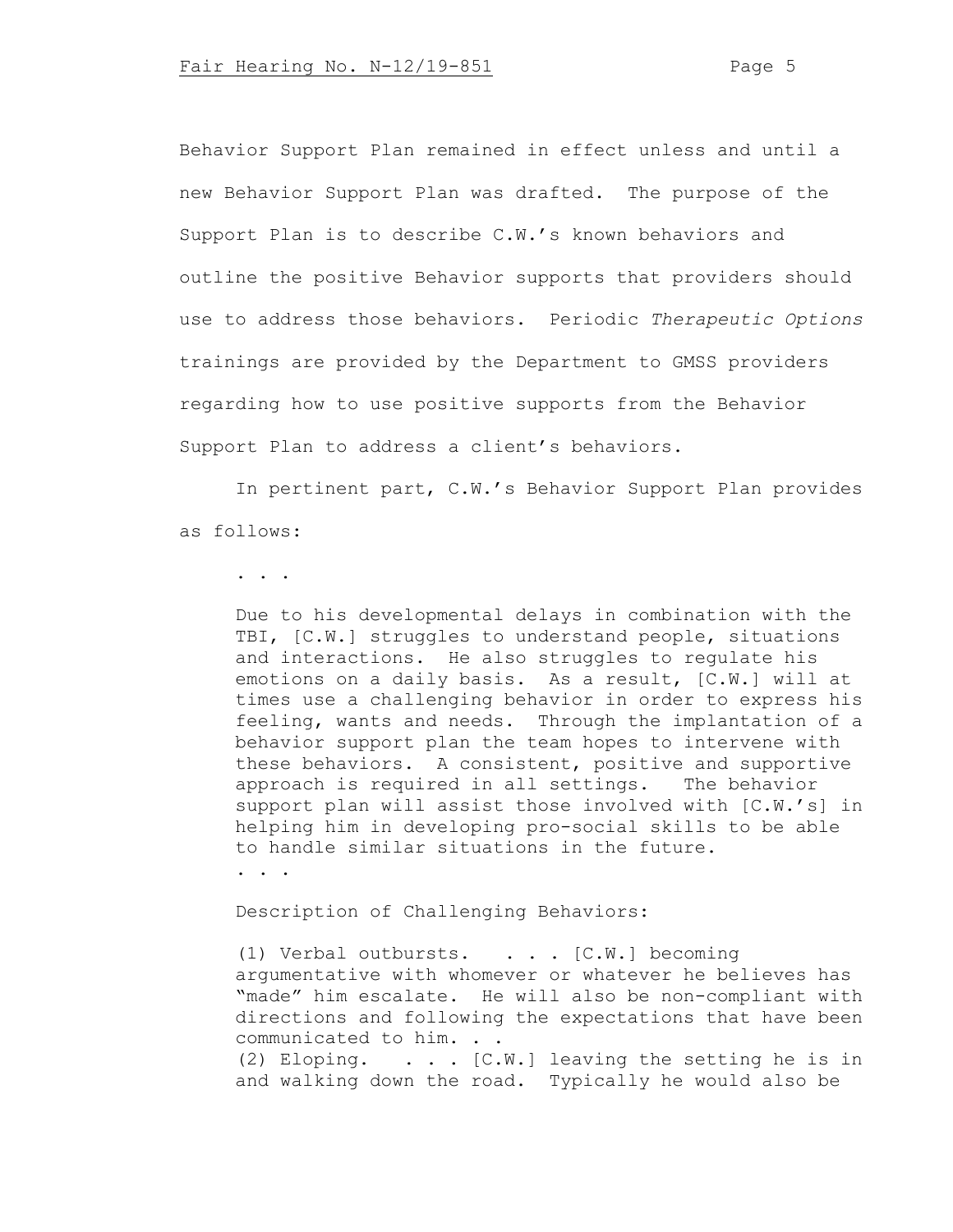making statements about running away and not coming back . . .

. . . However, as long as those supporting [C.W.] are able to stay calm [C.W.] is usually able to get things off his chest and then he takes some space in order to be alone for a bit and then he can come back to the situation and look at it much more functionally.

. . .

Describe the characteristics/approaches of others this person best responds to:

[C.W.] responds best to those who remain, cool calm and collective despite his increasing escalation. He also does best with those who present as being nonjudgmental and those who are able to actively listen to what he is saying. . . .

Describe what others should do when the person is showing signs of being upset:

Allow [C.W.] some time and space to blow off steam before attempting to discuss issues with him. It is important that those supporting [C.W.] do not get into a power struggle with him. Despite his increasing escalation, it is important for his staff to not take it personally and to remain clam. Cueing [C.W.] to take some space can be helpful in preventing further escalation.

Describe what others should do when the challenging behavior occurs:

When [C.W.] presents with challenging behaviors, those around him should remain calm and non-judgmental. If those around him become dysregulated, then [C.W.'s] behavior will intensify. Those supporting him should speak to him in a cool, calm and collective voice using limited words. They should validate [his] feeling and set the limit by saying something like " $[C.W.]$ , I see that your [sic] angry about somethings and I'd like to help you with that but first I need you to calm your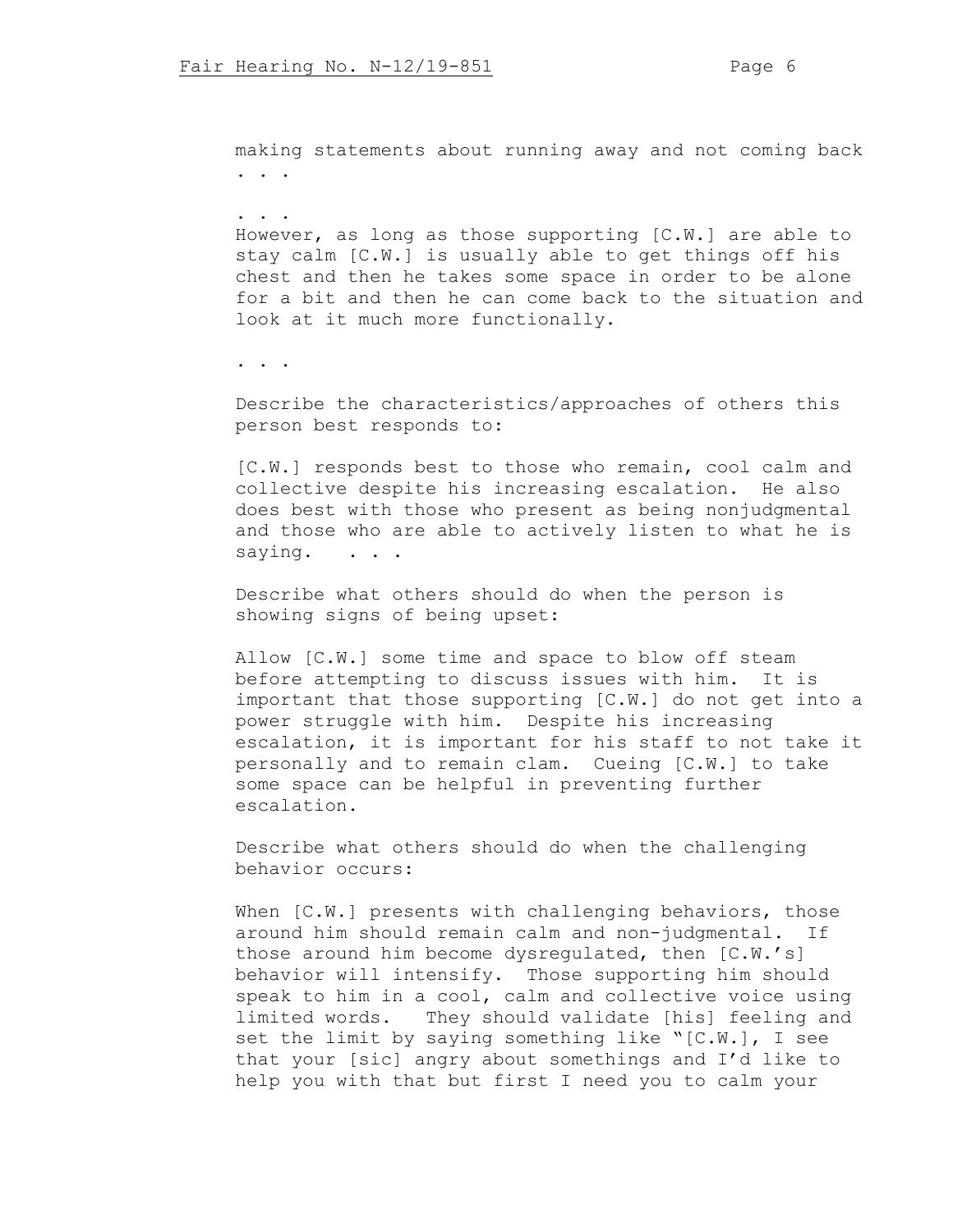body and relax. Take some space if you need to I'll wait for you." Once this limit has been set do not engage any further until he has calmed down or taken space. . .

7. In the area of the Behavior Support Plan that addresses "Restrictive Measures," the question "[D]oes support require restraint?" is asked and there are boxes for "yes" and "no" and the "No" box is checked. On the form, its states "[I]f no restraint is required, you can skip page 6 and proceed to page 7." The Plan skips the remainder of page 6. As noted in the Behavior Support Plan, and testified to by C.W.'s service coordinator, the potential that C.W. could "elope" was a known behavior but the service coordinator testified that C.W. has never been stopped from eloping; rather, the strategy has been to allow him freedom and follow him, typically in a car, to ensure his safety. The service coordinator also testified that the use of a physical restraint is not a part of C.W.'s Plan and that is why she reported petitioner's use of a physical restraint to APS.

8. The facts of the incident are largely undisputed. Petitioner's account, taken from his written narrative in the critical incident report, in his oral account to the APS investigator, and at hearing, was largely consistent and was as follows: On July 26, 2019, between 1:30 p.m. and 2:15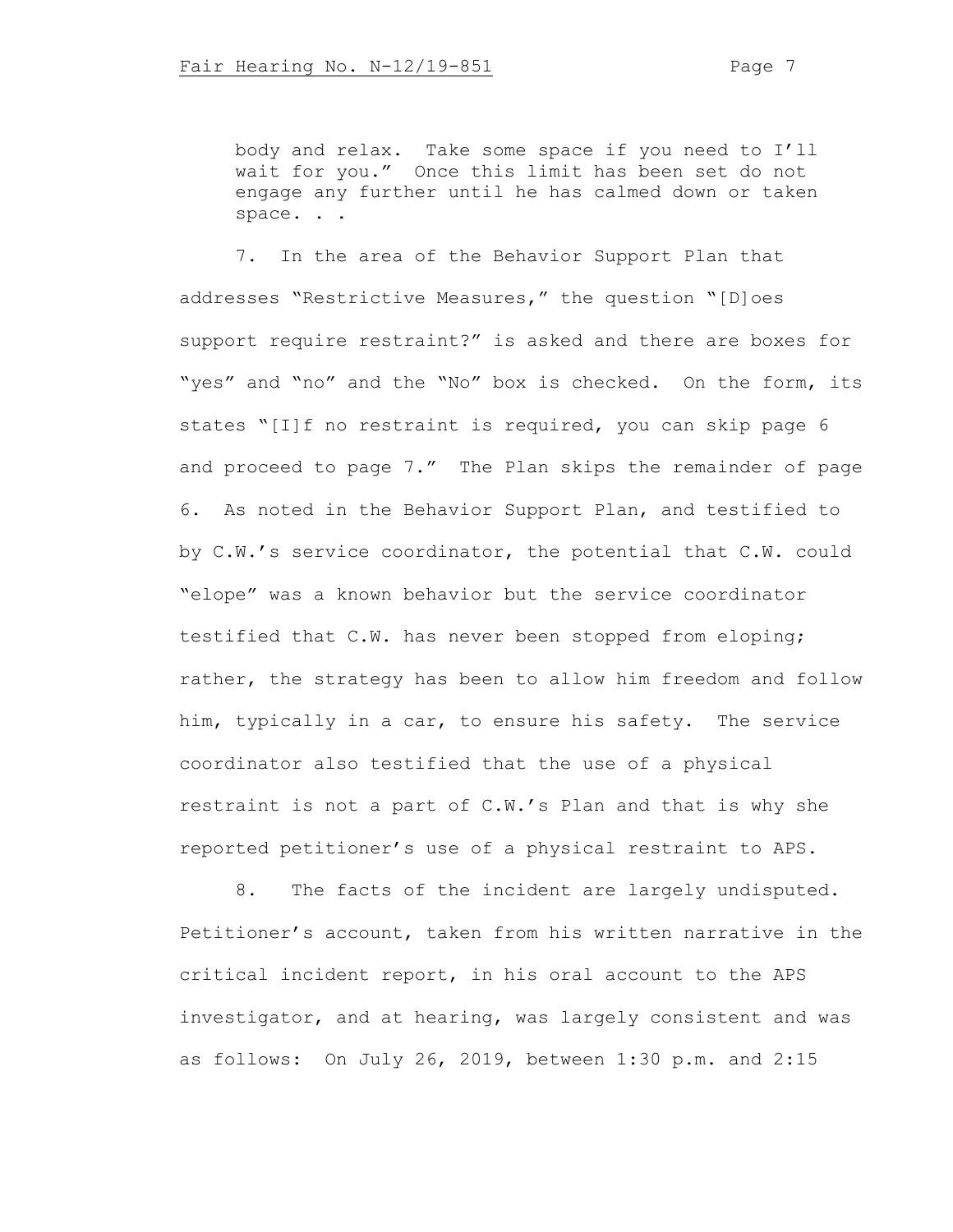p.m., petitioner was caring for C.W. and another male vulnerable adult at his home. The group was sitting outside talking and C.W. told a story about being in World War II. Petitioner told C.W. that it was not possible that he was in World War II because of his age. C.W. told petitioner to call his aunt to confirm his story and petitioner said that he would. C.W. became increasing upset about petitioner not believing his story and got up and said he was going to get his belongings and leave petitioner's house. C.W. then entered the house and went up to the second floor and into his room and began packing his things. Petitioner immediately followed C.W. upstairs and stood in the doorway of C.W.'s room (which was described as small) and tried to tell C.W. that he could not leave because it would not be safe. Petitioner stood in the doorway and continued to talk to C.W. to try to persuade him to stay in the home (where it was air conditioned; C.W. does not like hot temperatures) and calm down. However, C.W. continued to want to leave. While petitioner was standing in the doorway C.W. tried to move past him with his packed belongings and petitioner stated that he "redirected him" to stay in the room. Petitioner continued to try to talk to C.W. but C.W. became more agitated. Petitioner stated that he did not feel that it was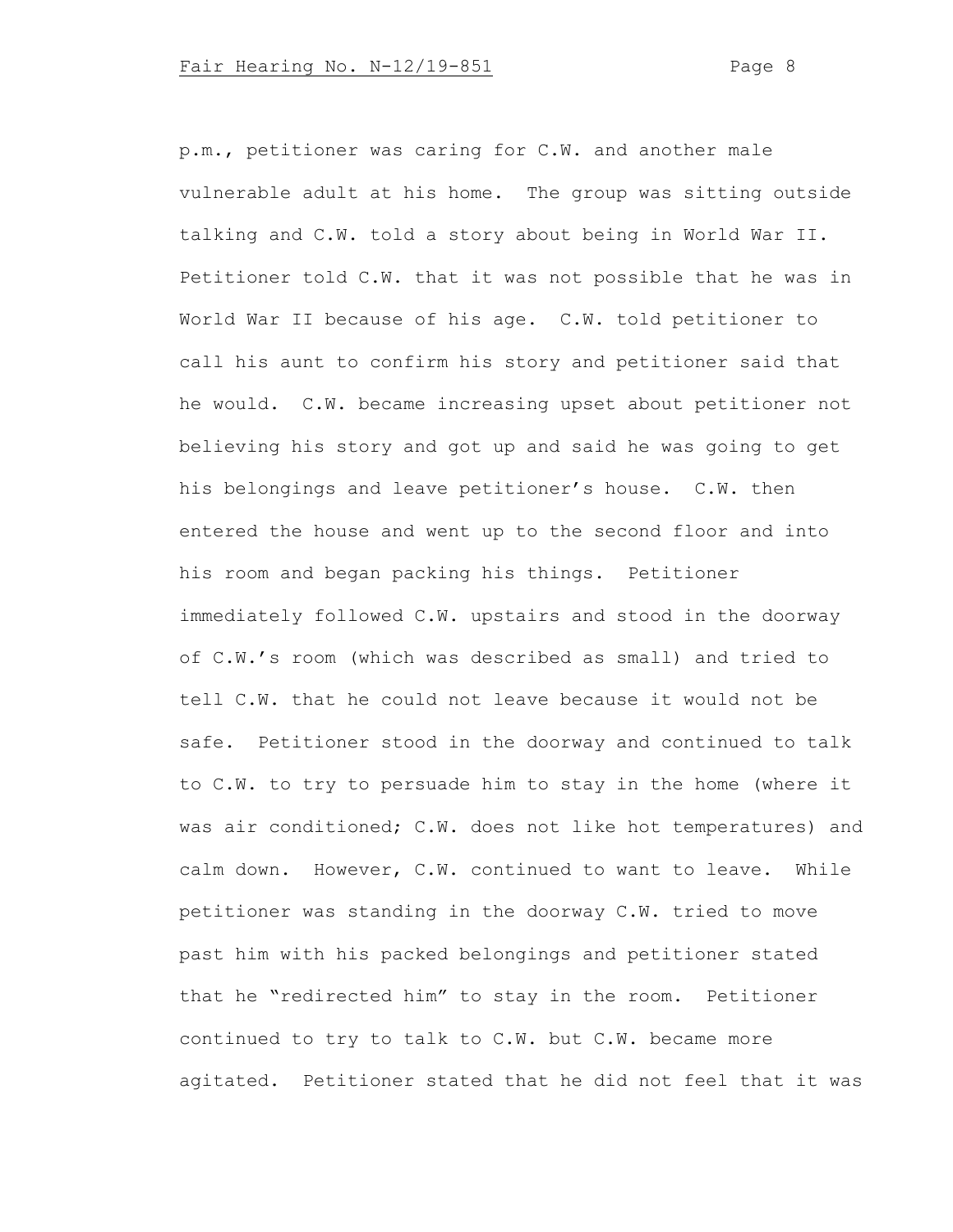safe for C.W. to carry his duffle bag(s) down the stairs and leave so he stopped him when C.W. tried to get past him. Petitioner reported that C.W. started to "attack him" by scratching and attempting to hit petitioner (two punches that petitioner avoided). Petitioner then "brought him to the floor" in the hallway because the stairway was about six feet away and petitioner did not feel that it was safe for C.W. to go down the stairs; it was about eight feet from petitioner's doorway to the stairs. While holding C.W. on the floor, petitioner's chest was against C.W.'s shoulder and petitioner's arms were wrapped around C.W. Petitioner held C.W. on the floor until petitioner felt C.W. was calm. Petitioner estimated that he held C.W. on the floor for approximately 12-15 minutes.

9. After petitioner let C.W. up, C.W. remained with petitioner for that night, which they spent at petitioner's parents' cottage, and then one additional night at his home. Petitioner argues that after the incident, C.W. was fine with him and they got along for the remainder of that evening and the next day, suggesting that C.W. was not "harmed" by the petitioner's conduct. While it is true that C.W. remained with petitioner for some period after the incident, that was really outside of C.W.'s control. While C.W. may have indeed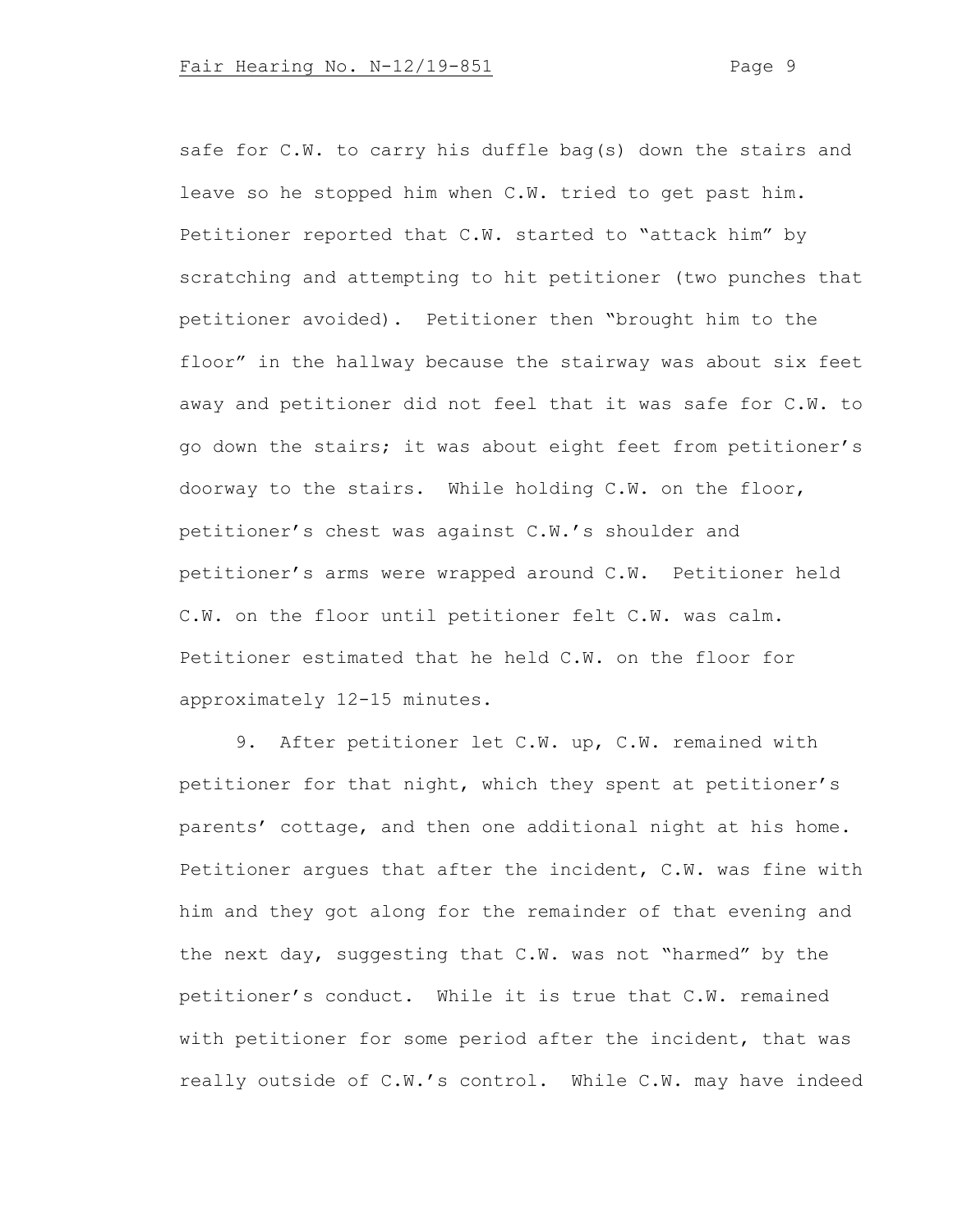calmed down and may have gotten along with petitioner after the incident, C.W. is an individual with significant developmental disabilities who was held on the ground for up to 15 minutes; petitioner's suggestion that C.W. did not suffer trauma because of the restraint is rejected. In total, petitioner's rationale for his responses to C.W.'s behaviors are entirely self-serving and lacks credibility. And petitioner's argument that C.W. was not adversely impacted by the incident conflicts with C.W.'s bruises and his visibly upset demeanor when he later described the incident to the service coordinator and the APS investigator.

10. Petitioner reported his use of the restraint to C.W.'s GMSS service coordinator the day after the incident. The service coordinator testified at hearing that petitioner should have immediately reported the incident rather than waiting until the next day. Petitioner's explanation for that delay was that after the incident, he, C.W., and the other person in his care left his home and went to his parents' cottage, as noted above, and spent the night there. Because there was no landline at his parents' cottage and his cell phone was dead, he therefore called the next day. In any event, the service coordinator took the report from petitioner, had him fill out a critical incident statement,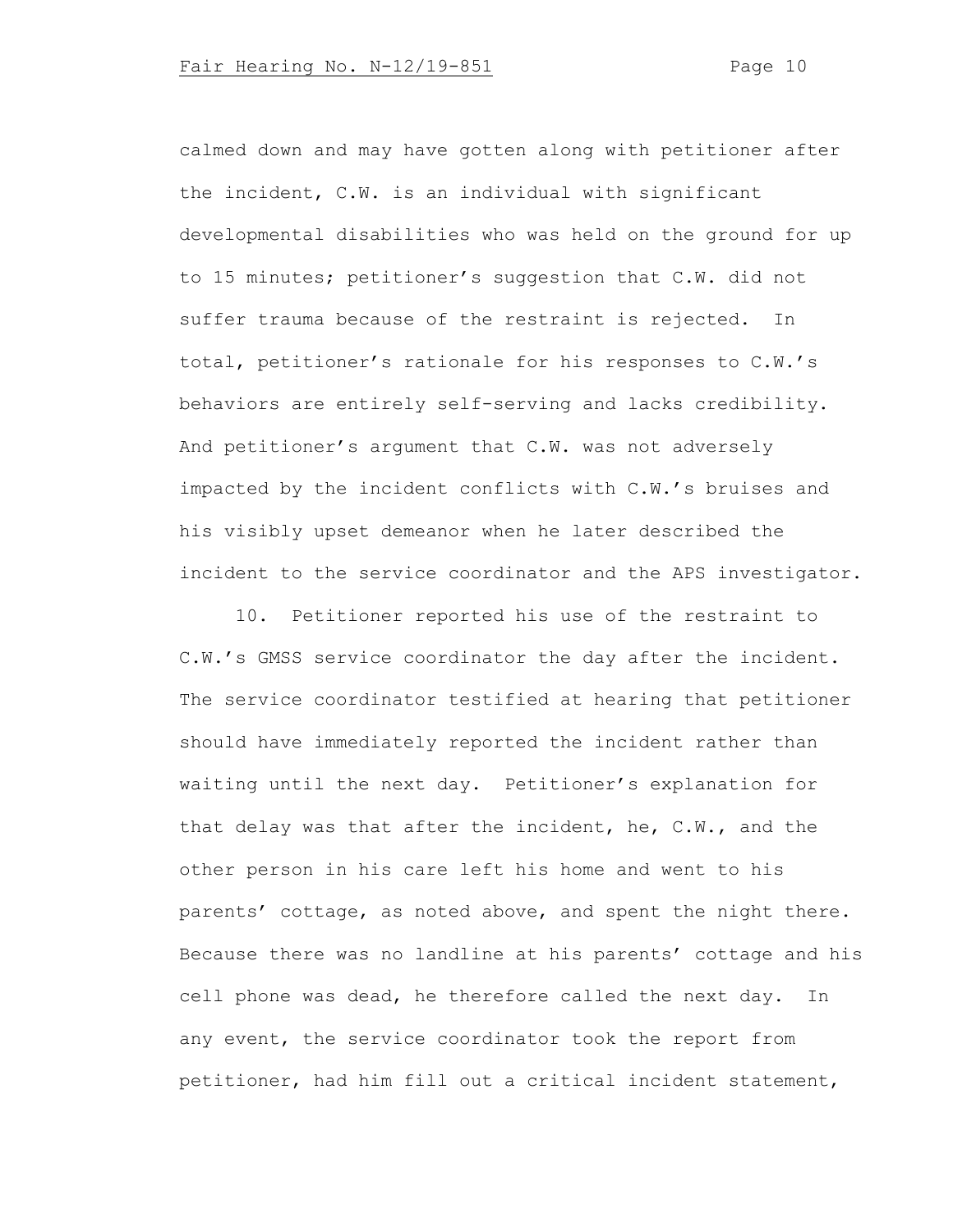and then reported the incident to Adult Protective Services (APS). The service coordinator also arranged for C.W. to be picked up from petitioner's house. The service coordinator met with C.W., along with C.W.'s guardian (his aunt), on the afternoon of July 27th or July 28th at C.W.'s doctor's office. At that time, she noted that C.W. had quite a few bruises on his face, arms and knees and that the bruises on his face were quite red. She also noted that he was visibly upset and anxious to tell her about the incident. Photos of the bruises were taken at the doctor's office and were admitted in evidence. Later, C.W. was also interviewed by an Adult Protective Services (APS) investigator about the incident and she noted that C.W. was visibly upset when he described the incident to her.Petitioner does not dispute that C.W. was bruised in multiple places because of his use of the restraint and offered that he had put bacitracin and Band-Aids on C.W. after the incident. However, petitioner also asserts that some of the bruises were pre-existing from a different event on June 2nd that is discussed below.

11. Petitioner has provided care to vulnerable adults for many years. He testified that he has had multiple trainings about providing care to individuals with developmental disabilities. He has also had a training in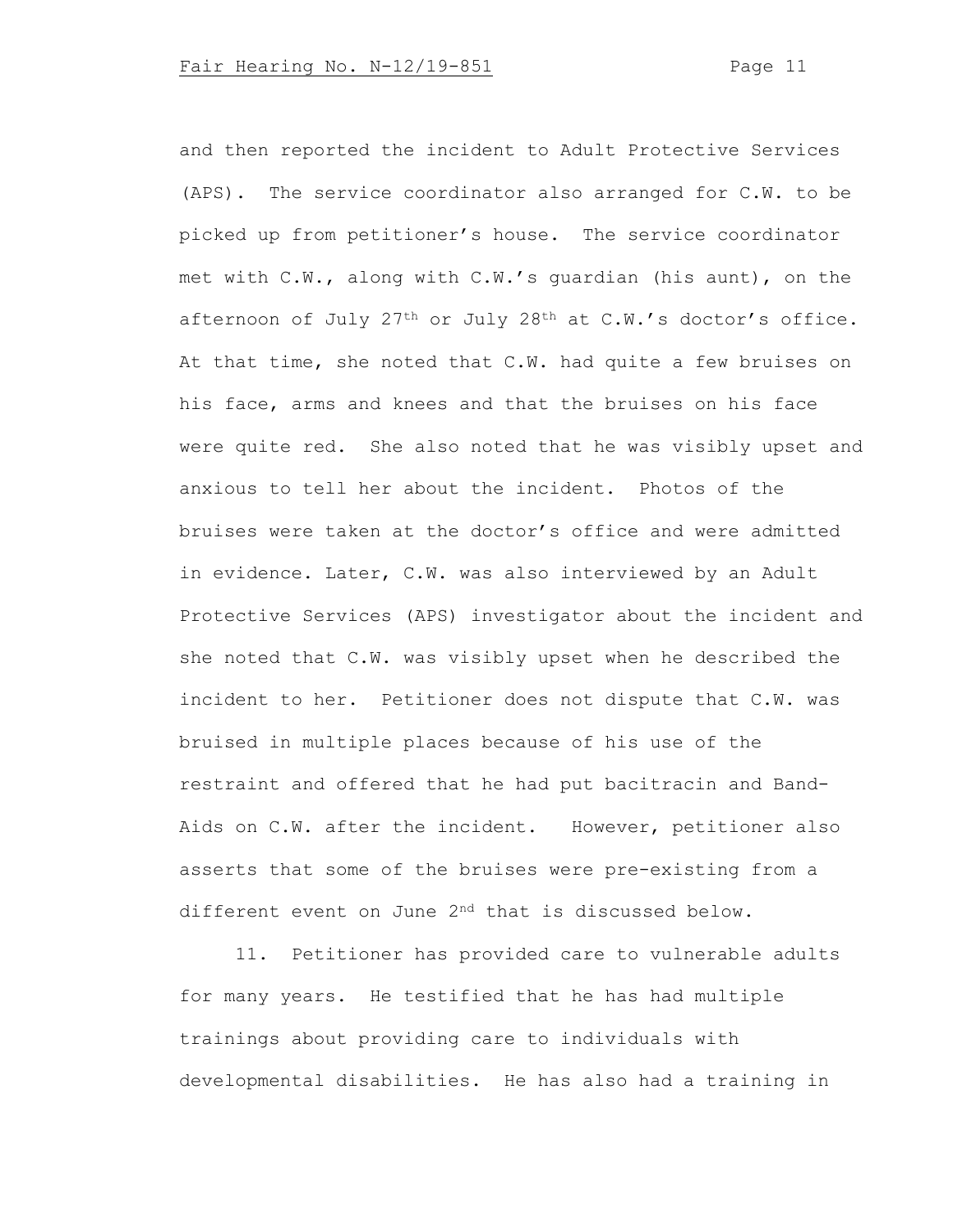how to administer a standing restraint technique. He has never received training on administering a restraint to place someone on the floor.

12. Petitioner asserts that it was appropriate for him to use the physical restraint under the circumstances presented because (1) he was being attacked by C.W., and (2) the Behavior Support Plan did not clearly limit the use of a physical restraint, and (3) the Behavior Support Guidelines and the Peggy's Law form do not prohibit the use of a physical restraint and (4) it was unsafe for C.W. to go down the stairs from 2nd floor given C.W.'s prior problems with balance earlier in June 2019 (explained below, when his medications needed adjustment), and (5) and unsafe for him to leave the property given the physical siting of the house. Petitioner presented a significant number of photos of the inside of his home (to show the proximity of the stairs to C.W.'s room in the upstairs hallway) and the outside of the home. Petitioner argued that outside the home there was a steep embankment on one side of his property, a steep driveway to the road, and there was extensive road construction going on between his road and the town such that it would have been very dangerous, in his opinion, for C.W. to try to walk down the road to town.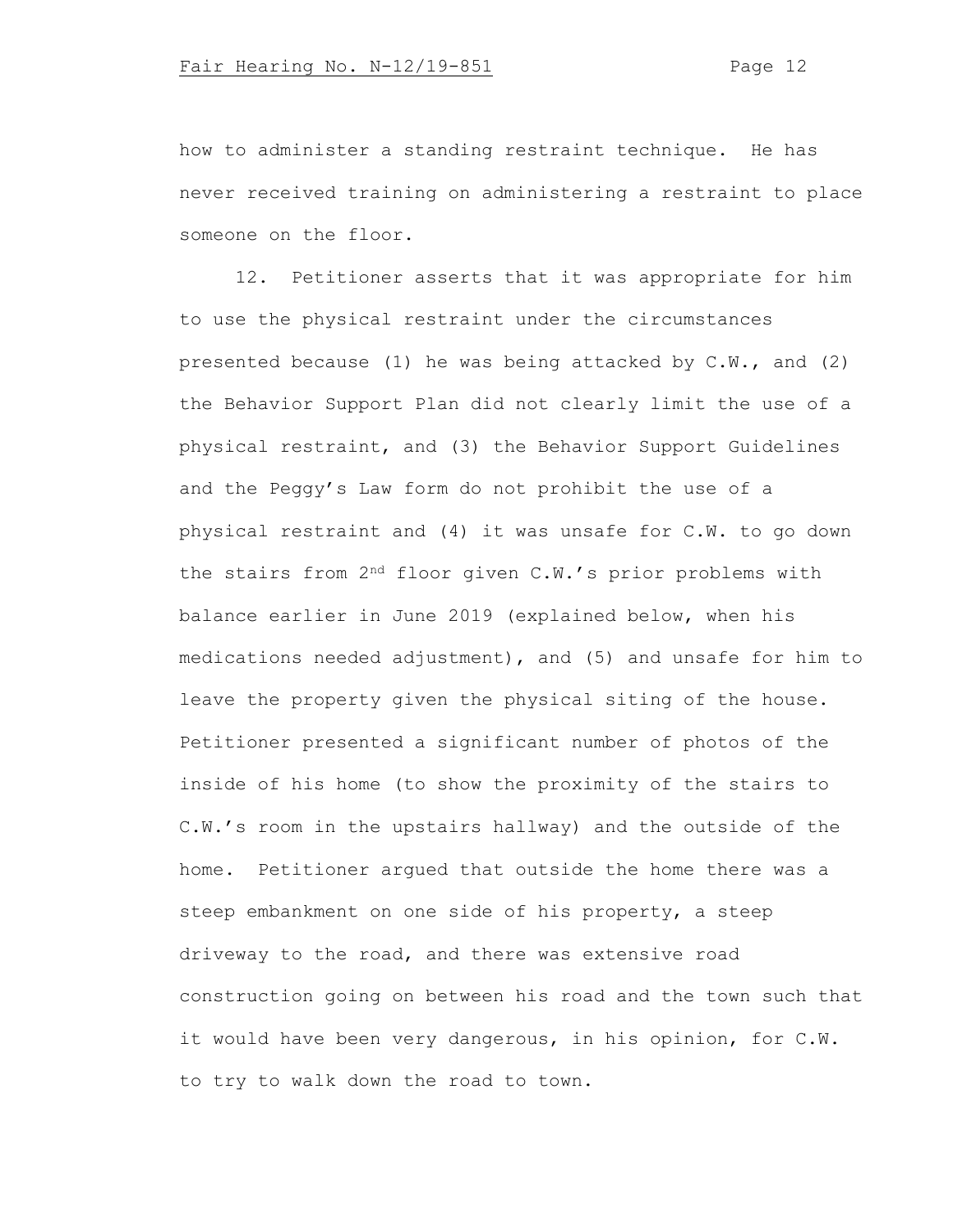13. Petitioner also testified about the high quality of his prior care of C.W. Petitioner offered that on June 2nd, he was called to provide care to C.W. at the crisis house, as he had before, and that C.W. was having significant difficulty walking and keeping his balance, and that C.W. fell a few times and hurt himself, resulting in bruising to his face, hand and body. Petitioner determined that C.W.'s medications were likely causing the problem and he initiated getting petitioner to the hospital to be cared for and have his medication levels corrected. However, there was no evidence introduced that C.W. was having any problems with his balance on July 26<sup>th</sup>.

14. A member of the Department's Developmental Disabilities Services Division Quality Management Review Team (QMRT staff member) also testified at hearing. He has worked for the Department in the area of developmental disabilities since 1999 in various capacities. Prior to 1999, he worked for an area mental health agency, managed a group home, and worked in an institutional setting as well as being a home provider for seven (7) years for an individual with autism. In summary, the QMRT staff member has extensive experience working in special needs individuals, particularly those with developmental disabilities. His current responsibilities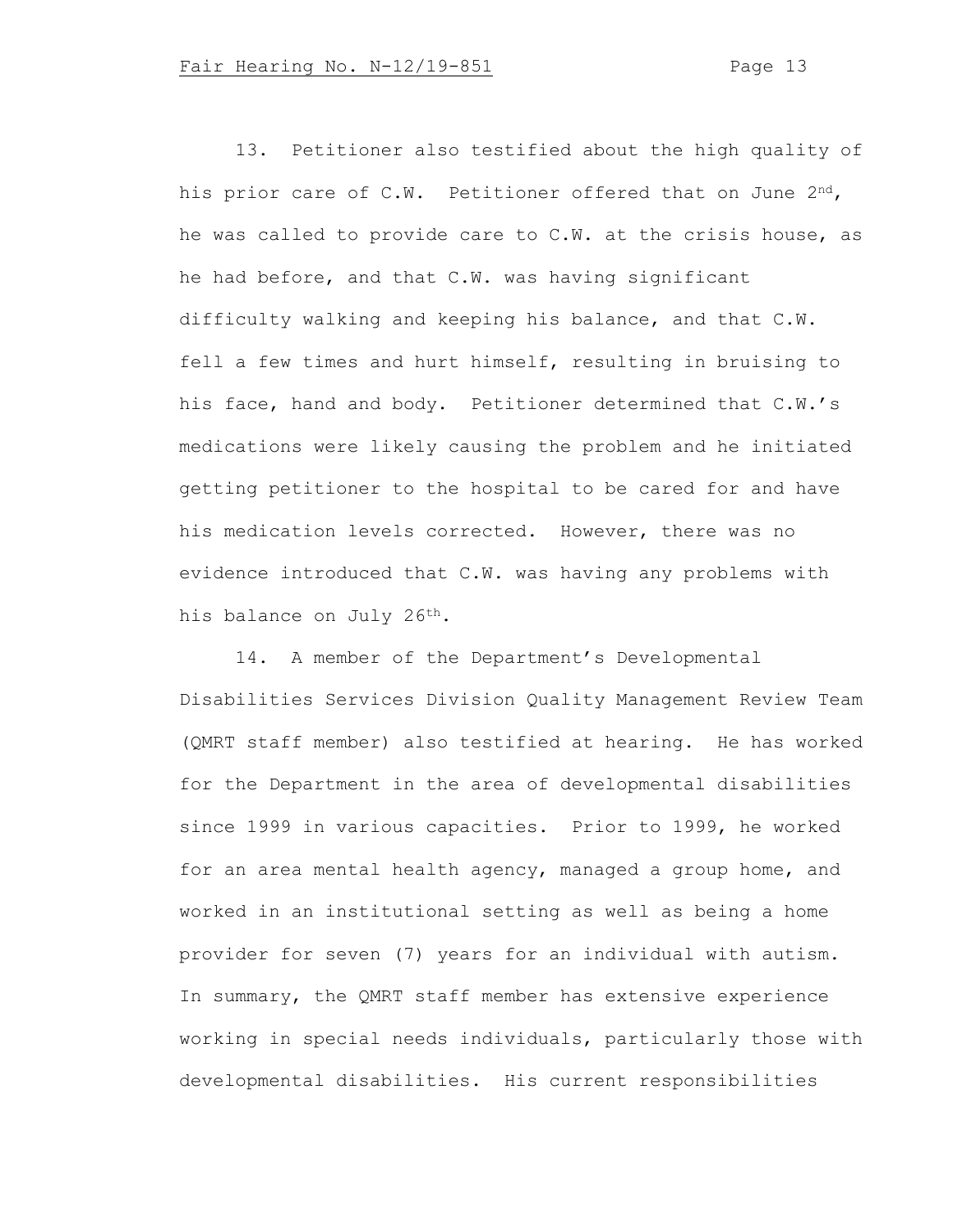include providing technical support, including interpretations of policies and regulations for the designated agencies to include GMSS, as well as training for the designated agencies. The Review Team also performs quality review assessment of the designated agencies, to include GMSS. The QMRP staff member had also previously served as the training coordinator for the Department for many years. He testified that the basis for an individual's Behavior Support Plan is to provide a therapeutic approach and that the Department provides Support Plan templates to the designated agencies to provide that direction. All care for an individual is guided by a "positive support strategy" which is a defined approach to responding to a behavior that the individual may have. The positive support strategies are intended to assist the client to regulate their behavior and calm down if they have become agitated. For example, if an individual has become emotional, the positive support strategy would be explained as steps to take and language to use to help the person de-escalate that emotion or behavior. He testified that the Department has Behavior Support Guidelines in place which only support the use of any physical restraint of an individual if the individual is actively unsafe and hurting themselves or others. Further,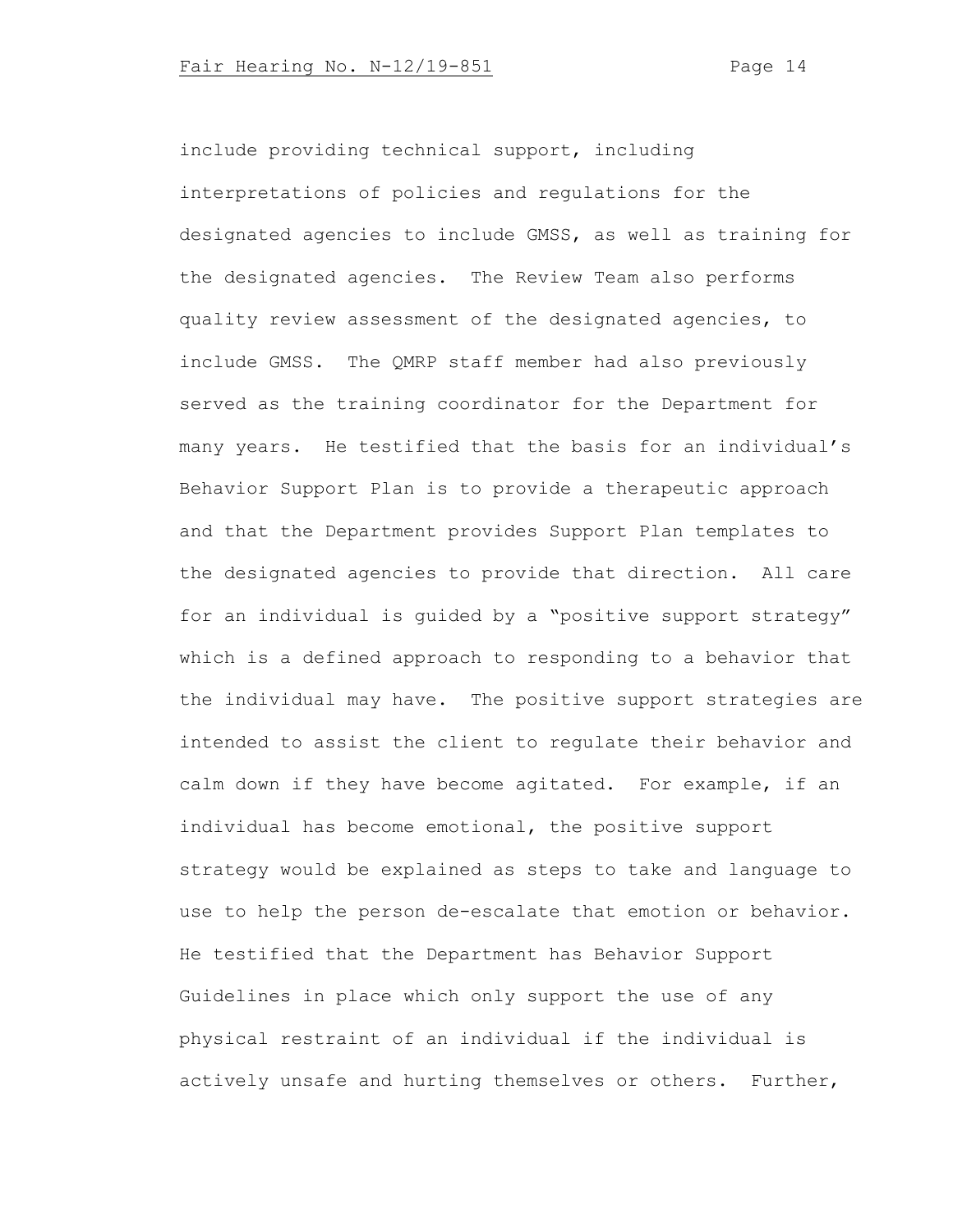he testified that a prone restraint, such as was used in this case, is absolutely prohibited in the Department's Behavior Support Guidelines both because it is traumatizing and because it can result in asphyxiation. Therefore, the Department does not train any providers in the use of a prone physical restraint, instead it provides "Therapeutic Options" trainings to teach positive support strategies.

15. The Department has not disputed petitioner's testimony that he provided competent care to C.W. on many occasions prior to June 26, 2019. However, the evidence also demonstrates that petitioner's actions on the date in question - by continuing to challenge C.W.'s statements about being in World War II, his decision to immediately follow C.W. into the house and up the stairs and stand in the doorway, and continuing to talk to C.W. after he had become upset - were all inconsistent with the "positive Behavior supports" described in the Support Plan, and that those actions appear to have escalated C.W.'s behavior.

16. Once C.W.'s behavior had escalated as described above, petitioner then took the action of using a prone physical restraint on C.W. Based on the preponderance of evidence standard, petitioner's actions listed above, and then including the use of a prone physical restraint that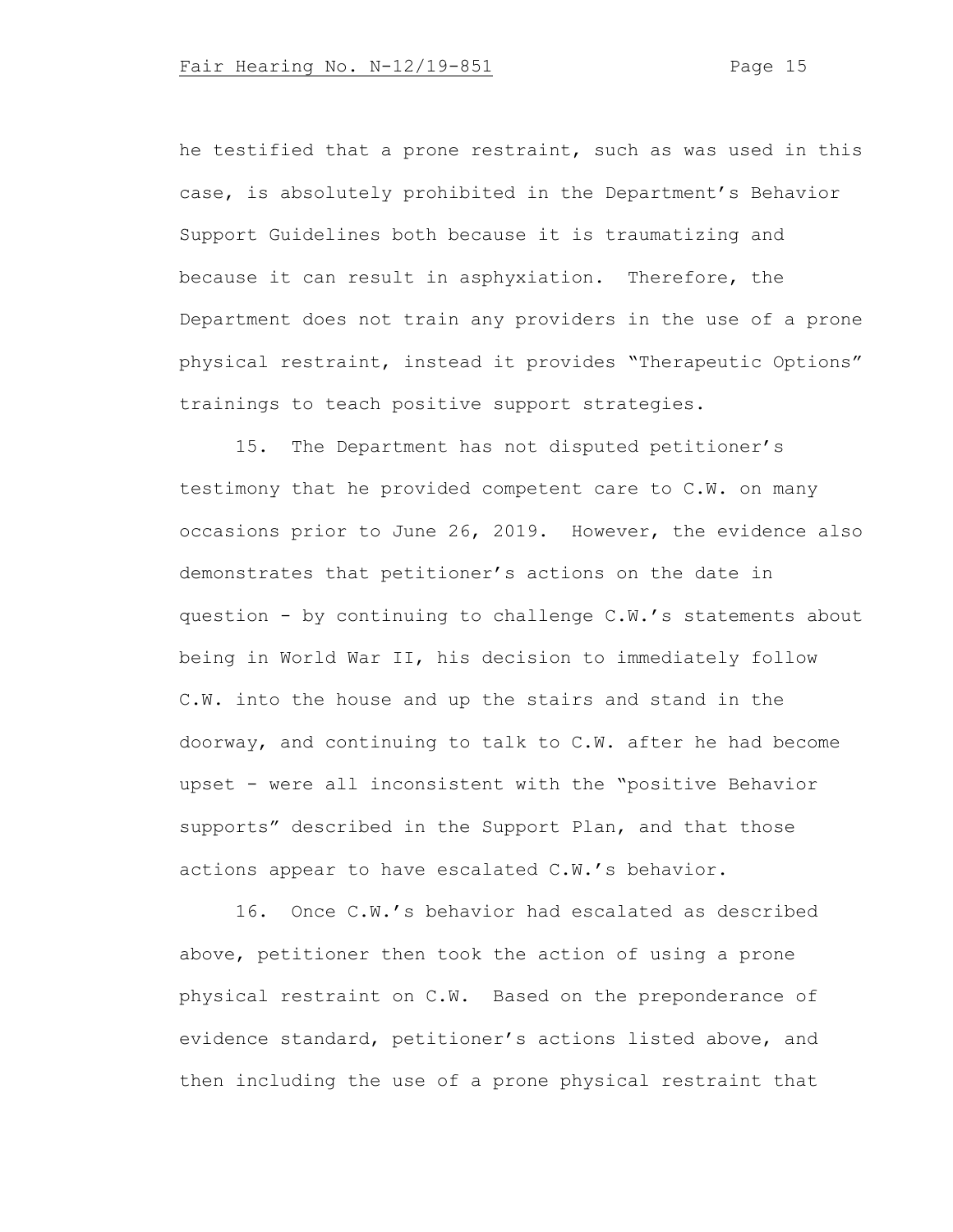resulting in him holding petitioner on the ground for 12-15 minutes, were not authorized by C.W.'s Support Plan. The prone restraint was in fact an act prohibited by the Department's Behavior Support Guidelines. Petitioner's actions on June 26th, in their totality, constituted abuse of C.W. because his actions were "conduct committed with . . . reckless disregard that such conduct is likely to cause unnecessary harm, unnecessary pain, or unnecessary suffering to a vulnerable adult." 33 V.S.A 6902(1)(B). C.W.'s Support Plan provided a clear alternative to continuing to challenge C.W. and placing him in a restraint. Petitioner's argument that he had no other alternative but to physically restrain C.W. to prevent him from leaving because the physical site was not safe is rejected; the team that put together the Support Plan specifically detailed that C.W. should be given space, should not be challenged, and that he should be left alone to cool down. The Plan also recognized that C.W. might leave the premises. Petitioner could have followed him, taking the other client in the car with him (as he did later when he took both individuals to his parents' cottage) and/or called for assistance. Petitioner's approach of challenging C.W. and using a prone physical restraint to stop C.W. was anticipated and rejected by the Behavior Support Plan (which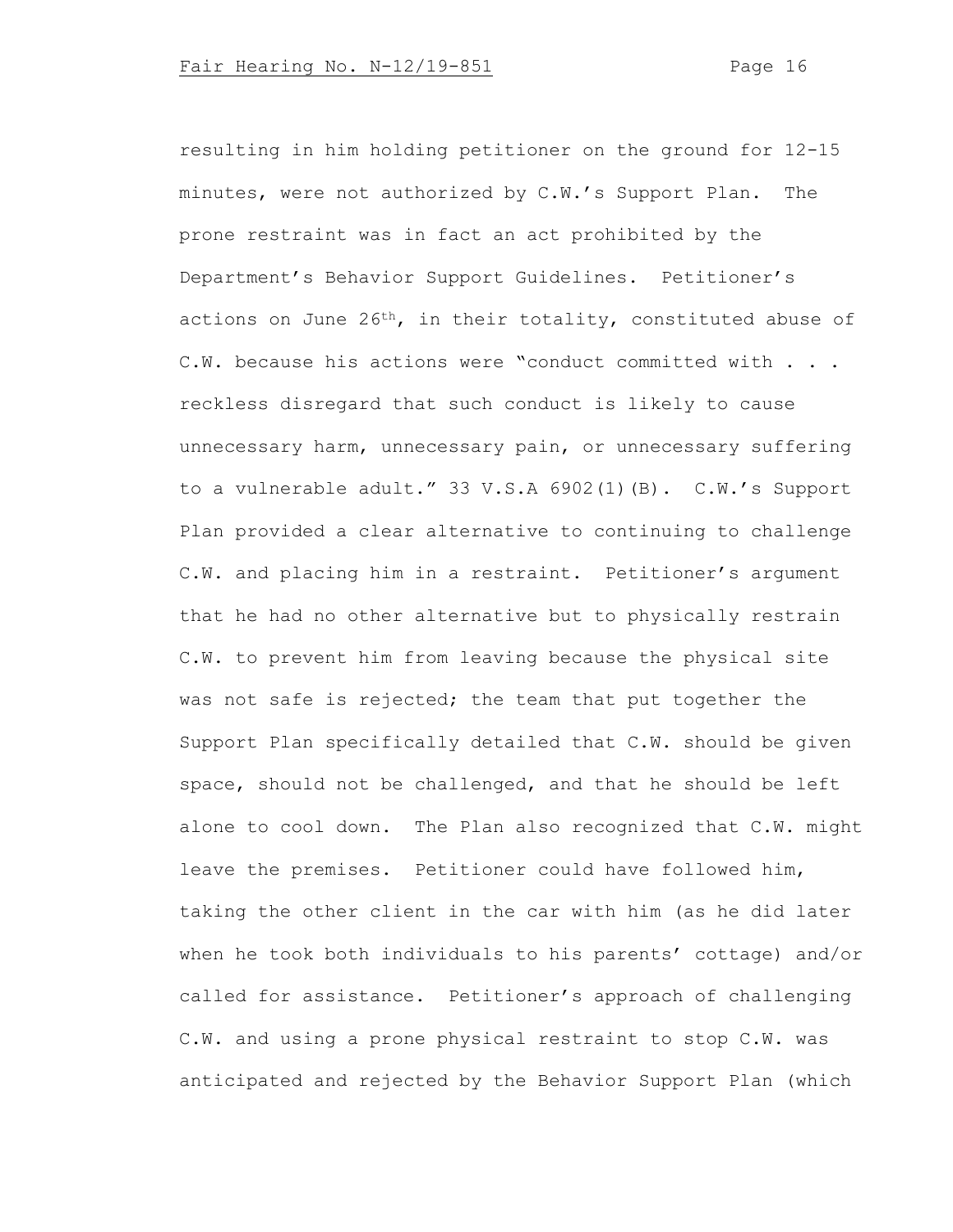provided for not challenging C.W., giving him space, and even allowing him to leave the premises). Thus, petitioner's actions were unwarranted and meet the definition of abuse.

## ORDER

The Department's decision substantiating petitioner for physical abuse is affirmed.

#### REASONS

The hearing before the Board is *de novo* and the burden is on DAIL to establish by a preponderance of the evidence that the facts they relied upon occurred and that those facts constitute abuse as set forth in the statute at 33 V.S.A. § 6902.

# Legal Framework for Protection of Individuals with Developmental Disabilities

Developmental disabilities services are paid for with federal Medicaid funds pursuant to the *Global Commitment to Health" Medicaid waiver.*

*[https://humanservices.vermont.gov/about-us/medicaid](https://humanservices.vermont.gov/about-us/medicaid-administration/global-commitment-health-1115-waiver)[administration/global-commitment-health-1115-waiver](https://humanservices.vermont.gov/about-us/medicaid-administration/global-commitment-health-1115-waiver).* To remain eligible for these funds Vermont must assure the federal government that necessary safeguards have been taken to protect the health and welfare of the beneficiaries to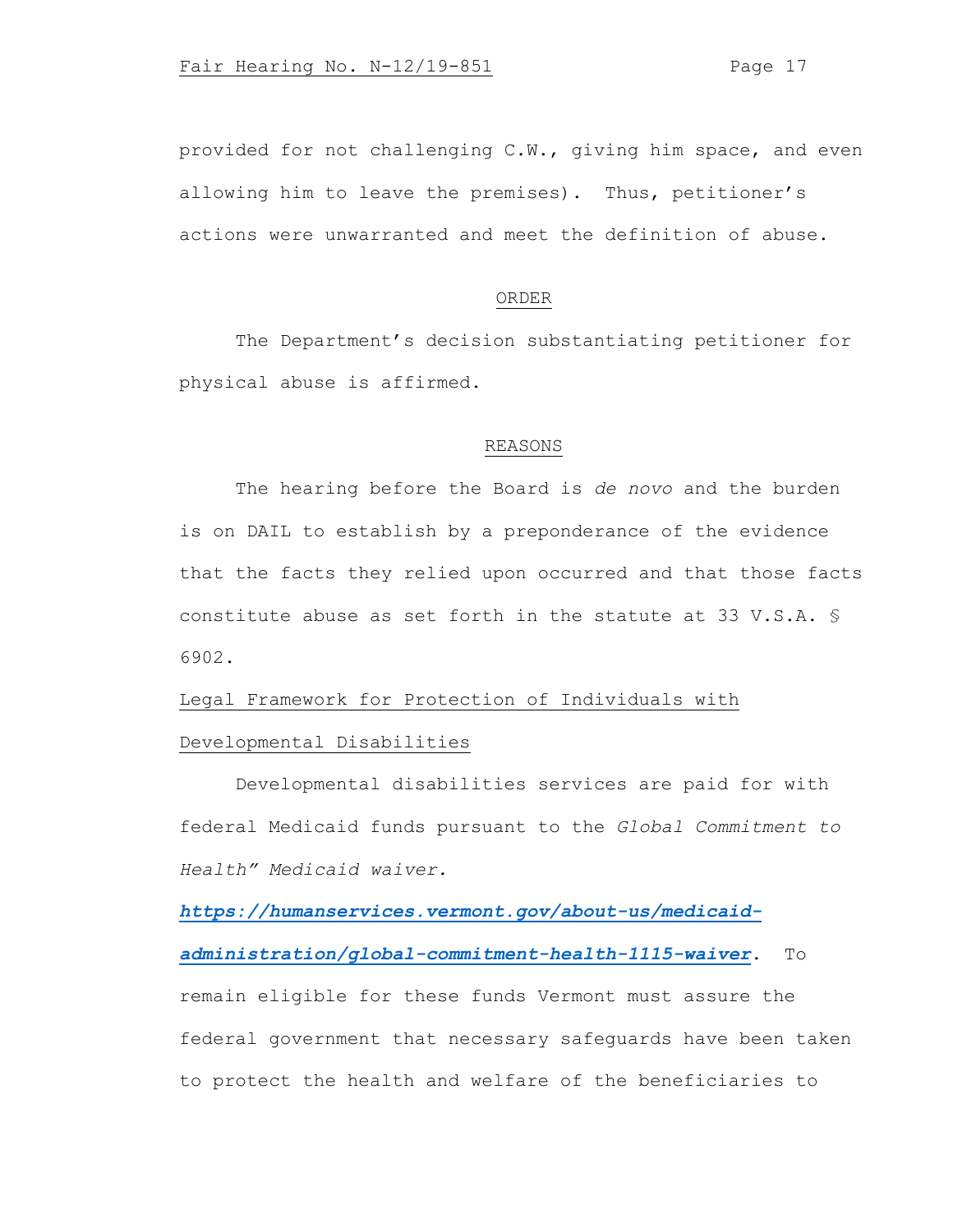include as assurance that "adequate standards for all types of providers" are in place. 42 CFR § 441.302 (a)(1). It must further ensure that any home or community-based setting for the individual "ensures an individual's rights of privacy, dignity and respect and freedom from coercion and restraint (defined as a physical restraint)." 42 CFR § 441.301 (c)(4).

Vermont law establishes that:

It is the policy of the State of Vermont that each citizen with a developmental disability shall have the following opportunities:

- (1) Live in a safe environment with respect and dignity.
- . . .

18 V.S.A. § 8721 [Vermont Developmental Disabilities Act].

Vermont law further provides that a person with developmental disabilities receiving services provides by the State has the right to "[B]e free from aversive procedures, devices, and treatments. 18 V.S.A. § 8728(a)(1).

To implement these federal and state statutory requirements, the Department has implemented regulations and guidelines. See Regulations *Implementing the Developmental Disabilities Act of 1996 (Regulations) and Behavior Support Guidelines for Support Workers Paid with Developmental Services Funds* (Behavior Support Guidelines or Guidelines).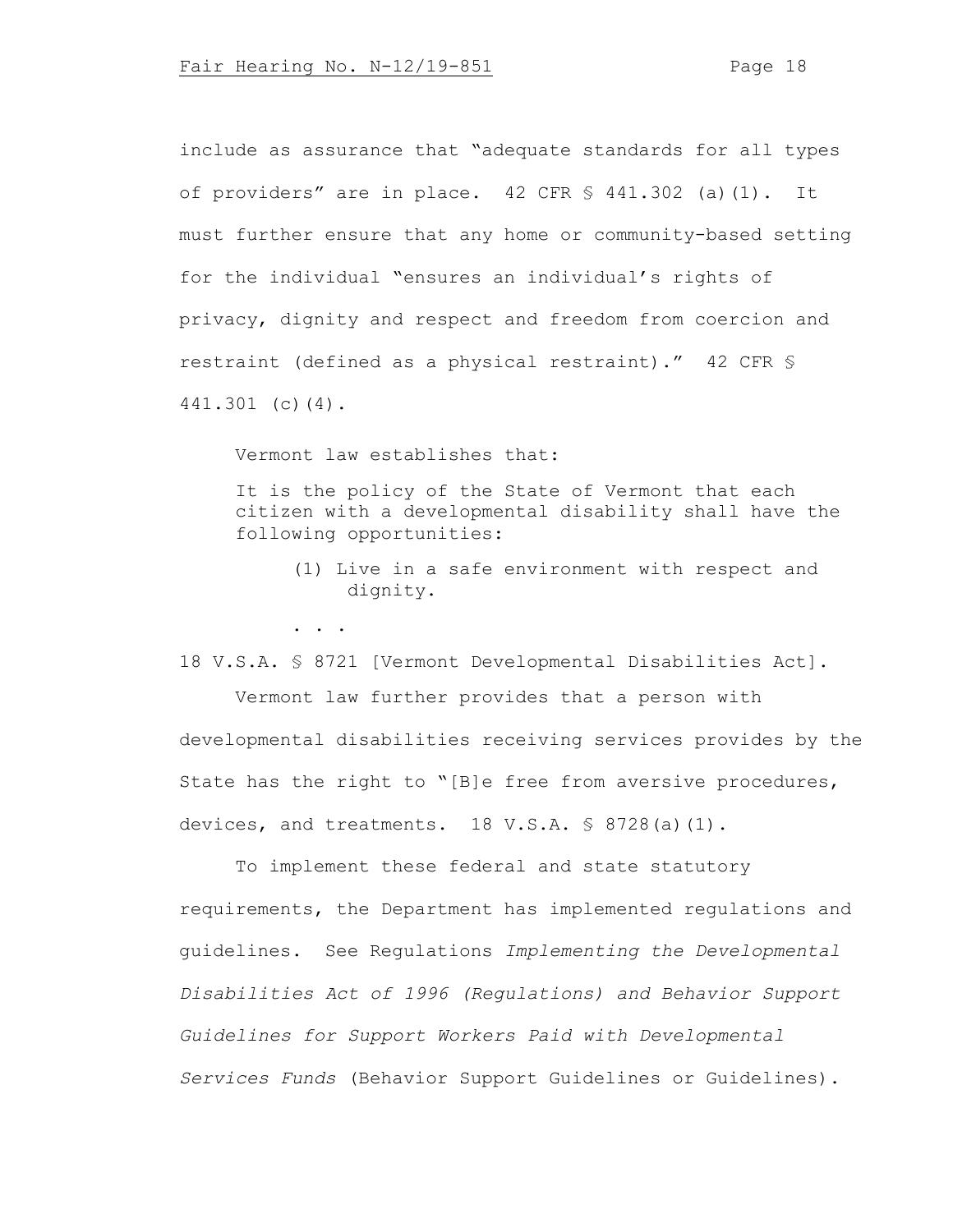The Guidelines outline "positive support strategies and represent a commitment to work continuously to end coercion." Guidelines, p. 5. The Guidelines provide generally that any type of restraint is permitted "only in extraordinary circumstances where personal safety is at risk and where positive behavior support have not yet succeeded." Guidelines, page 13. If it is anticipated that a restraint may be necessary, it would be included in the individual's Behavior Support plan. Id. Further if a restraint is used, it may be done only as follows:

[o]n a time-limited basis in rare instance for the purpose of protecting the safety of an individual or other; and,

in the presence of documented evidence that less intrusive attempts to address behavior have not yet succeeded; and

when the Procedural Requirements described in Part 2 have been followed; and

when workers who will be using the restraints are trained in their proper use.

BS Guidelines p. 13.

The Guidelines further provide as follows:

When physical restraint is necessary to prevent serious harm, the minimum amount of force necessary shall be used. Excessive use of physical restraining may be considered abuse. Workers who may be using physical restraints must be trained in:

- Emotional self-regulation (e.g., Strategic Self-Regulation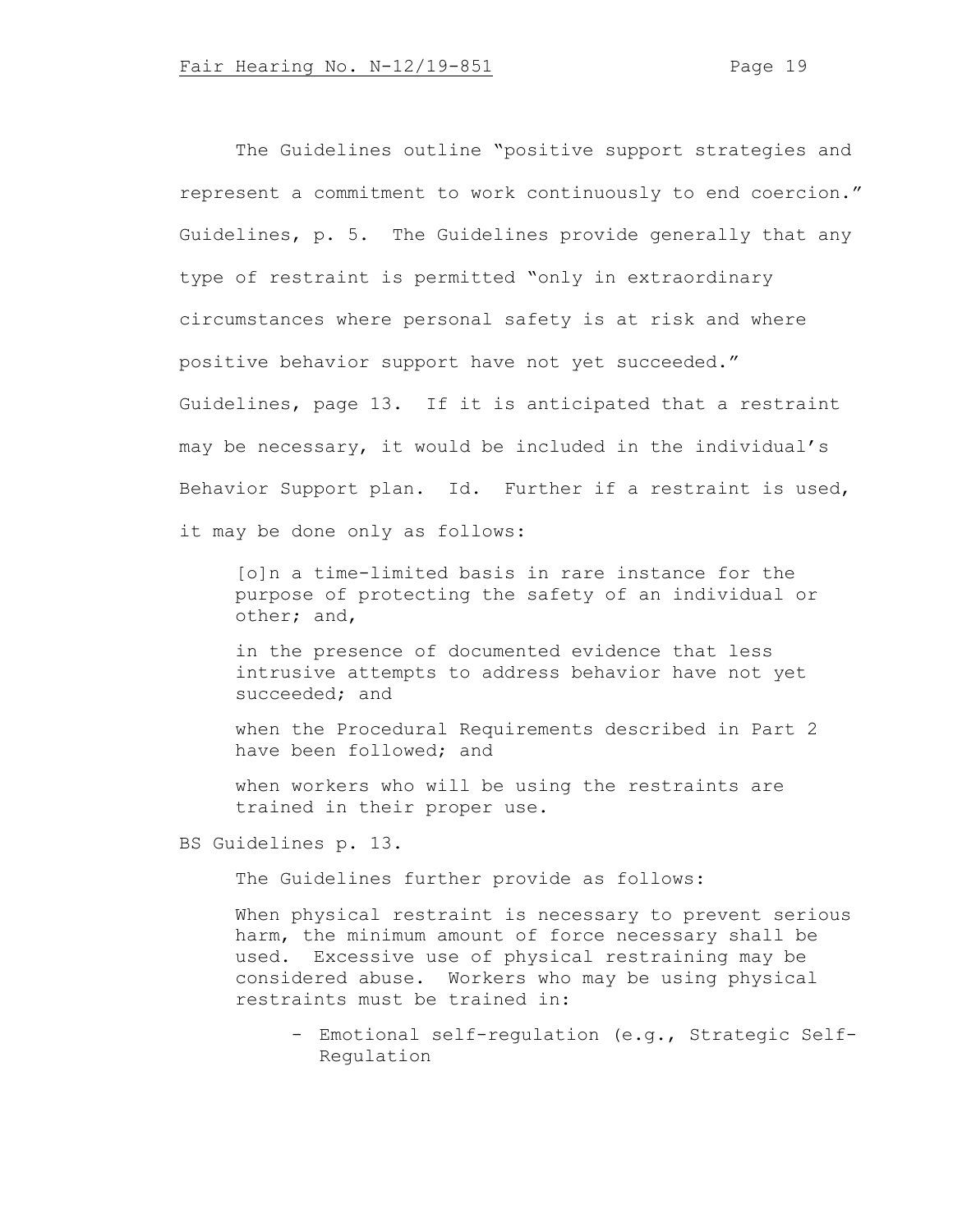- Positive behavior supports and de-escalation techniques (E.G. Vermont Safety Awareness Training), and
- The restraint specific to the person (e.g. Safety Mechanics).

#### Restraints Prohibited

The following types of restraint are prohibited under any circumstances:

- o Restraints in which the individual lies face down;
- o Restraints that have the individual lying on the ground or in a bed with a worker on top of the individual;
- o Restraints that restrict breathing;
- o Restraints that hyper-extend a joint;
- o Restraints that rely on pain for control; and
- o Restraints that rely on a takedown technique in which the individual is not supported and allows for free fall as he or she goes to the floor.

BS Guidelines, pps. 15-16.

As noted by C.W.'s service coordinator, GMSS is required to develop a Behavior Support Plan for each individual based on these Guidelines. *See* Guidelines [Part 2 Procedural Requirements for Behavior Supports]. And, as noted by the QRMT staff member, the Department provides template Behavior Support Plans to the designated agencies to aid in the development of the plans. The purpose of that Behavior Support Plan is to identify known behaviors and inform the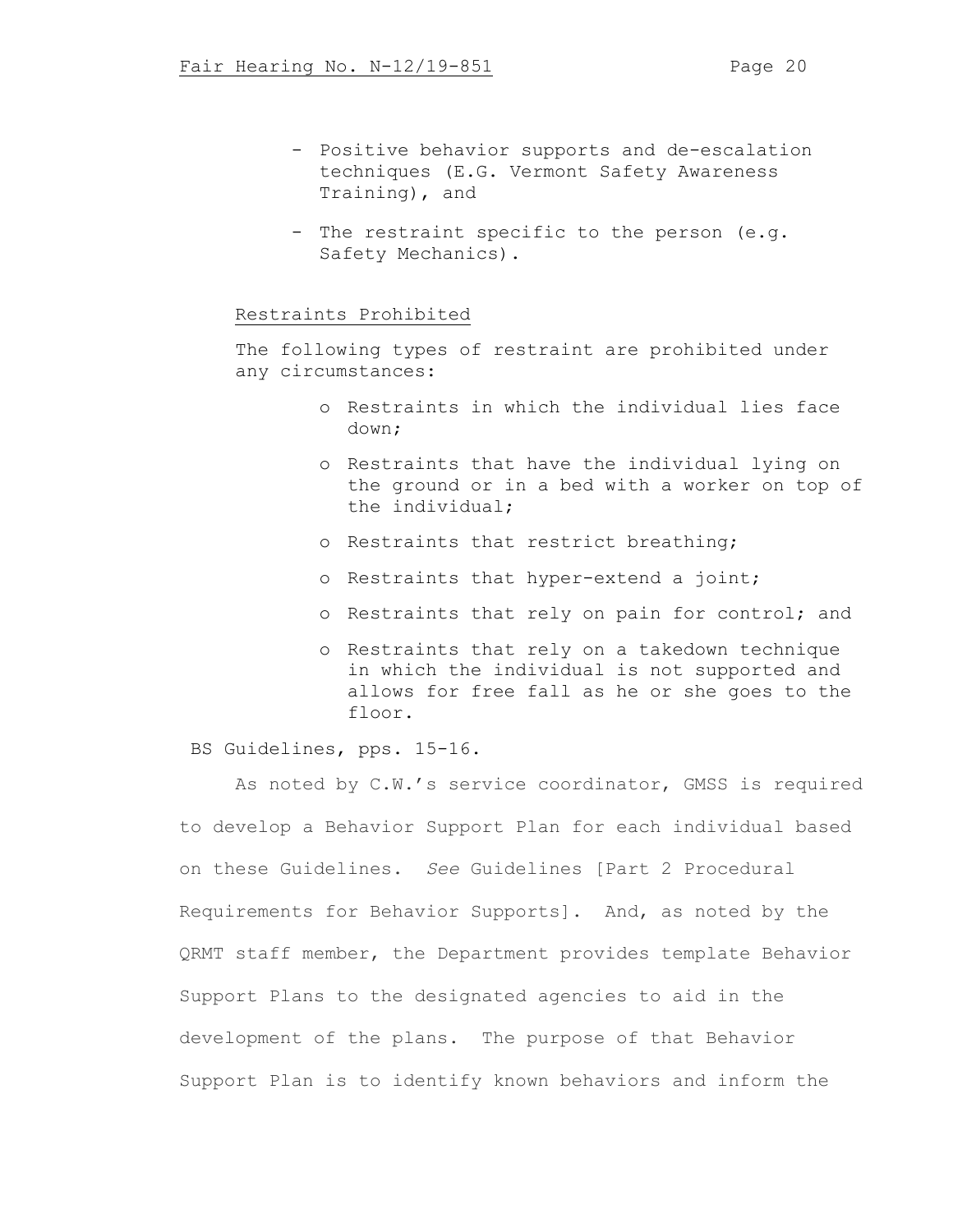providers how to address those behaviors. Further, the Department provides a periodic Therapeutic Options Training to all GMCS providers on how to apply the Guidelines and the Behavior Support Plans. Petitioner acknowledged that he had received training from the Department, including a training on using a "standing restraint", but acknowledged that he has never received training for performing a prone restraint.

#### **Abuse Standard**

DAIL is required by statute to investigate reports of abuse of vulnerable adults 33 V.S.A. 6906(a)(1). If, upon completion of the investigation, a recommendation is made to place a substantiation in the registry, the person substantiated has a right to request a review before the Commissioner of DAIL within fifteen days and thereby stays any placement of their name in the registry. If the Commissioner affirms the decision to place the name in the registry, the affected person may appeal to the Human Services Board within 30 days of that decision and a fair hearing is held pursuant to 3 VSA § 3091(a). 33 V.S.A. § 6906(d).

33 V.S.A. § 6901 *et seq*. protect "vulnerable adults" from abuse, exploitation and neglect. It is undisputed that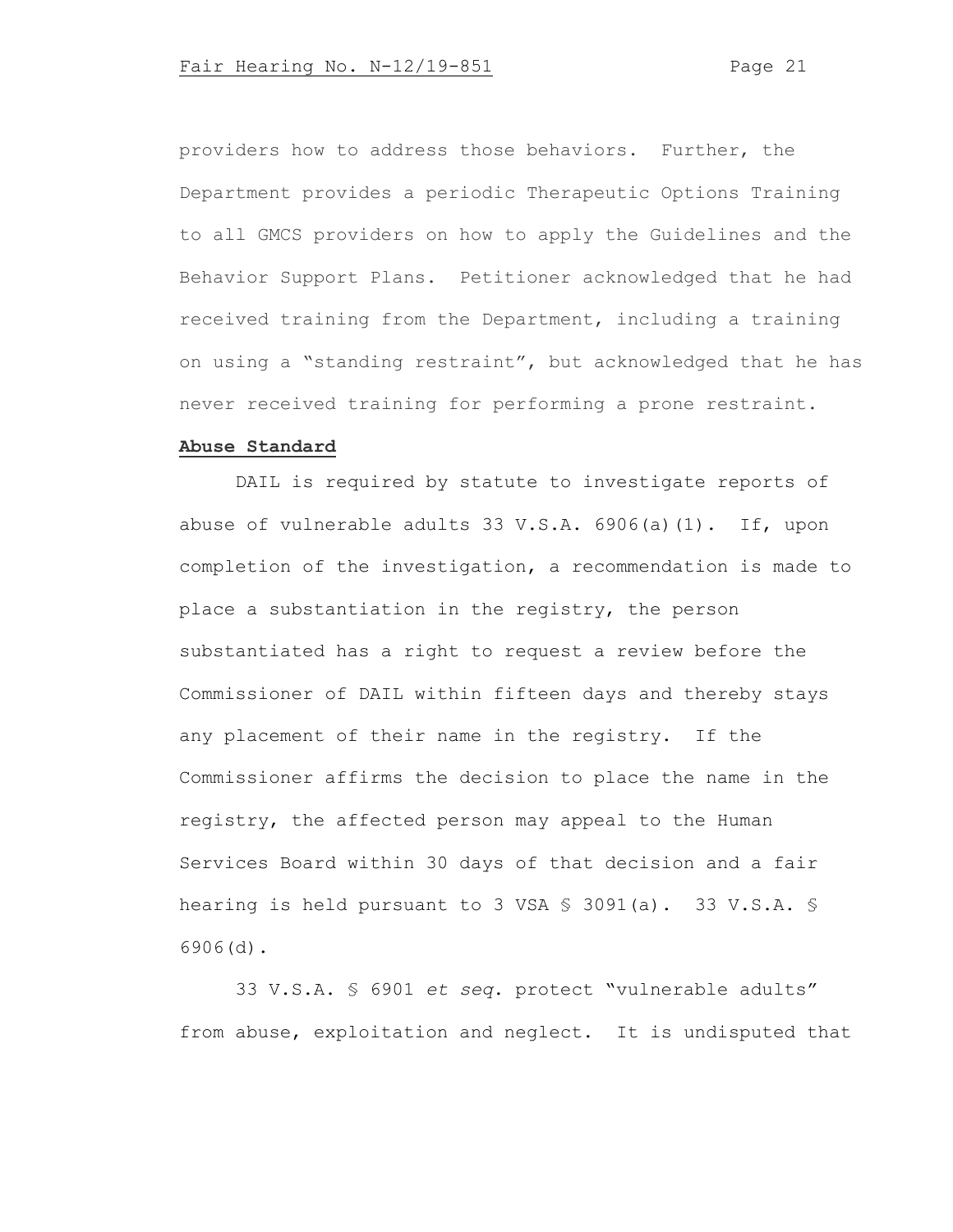C.W. is a "vulnerable adult" as defined in the statute and in DAIL regulations.

DAIL substantiated the petitioner as the caretaker of C.W., finding that his actions met the following definitions of "abuse" found in the statute:

(1) "Abuse" means:

(B) Any conduct committed with an intent or reckless disregard that such conduct is likely to cause unnecessary harm, unnecessary pain, or unnecessary suffering to a vulnerable adult.

. . .

33 V.S.A. § 6902 (1)(B).

While the DAIL statute does not define reckless disregard, the Vermont Supreme Court has noted that:

reckless disregard is more than negligence – a person acts recklessly if he acts with the knowledge that there is a high risk of physical harm to another but deliberately proceeds to act . . . in conscious disregard of that risk.

Fly Fish Vermont, Inc. v. Chapin Hill Estates, Inc., 2010 Vt 33, ¶ 24 (internal quotations omitted). *See* also Fair Hearing No. 18,698 (A person acts recklessly when he consciously disregards a substantial and unjustifiable risk from his conduct. The risk must be of such a nature and degree that, considering the nature and purpose of the actor's conduct, and the circumstances known to him, its disregard involves a gross deviation from the standard of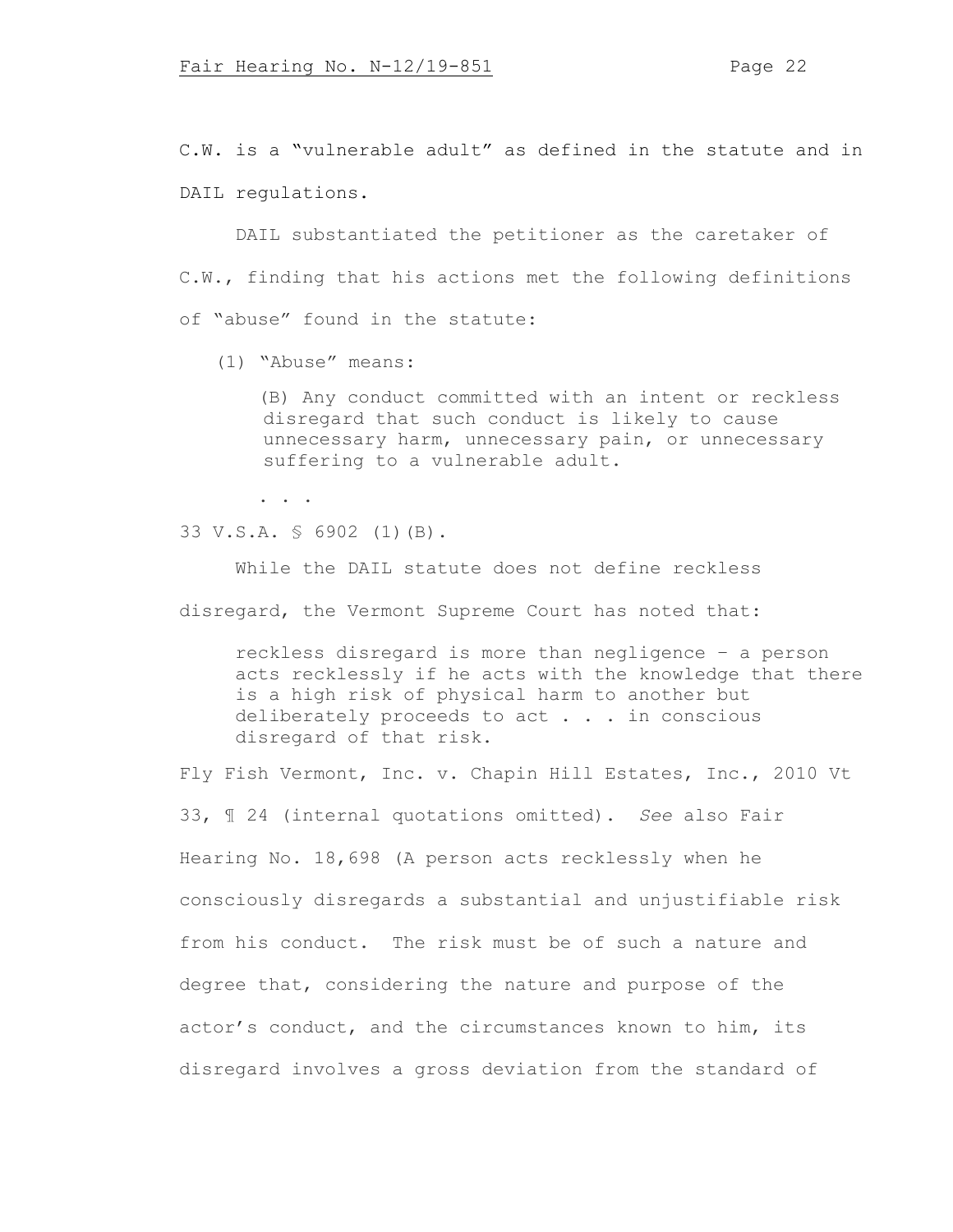conduct that a law-abiding person would observe in the actor's situation.)

By failing to follow the positive behavioral supports described in the Behavior Support Plan, petitioner's actions were a precipitating factor resulting in C.W.'s escalating behaviors and showed a reckless disregard for what might follow. Petitioner's subsequent act of using a prone physical restraint was also in contradiction of C.W.'s Behavior Support Plan, as well as prohibited by the Behavior Support Guidelines. This evidence establishes that petitioner's conduct was in reckless disregard of the likely risk of causing C.W. physical pain and injury<sup>2</sup>. And, even if the use of a restraint was not addressed in the Behavior Support Plan, petitioner's failure to use de-escalation techniques and subsequent use of a physical restraint were consistent with the definition of abuse. See Fair Hearing No. 18,719 (use by a paid caretaker of a physical restraint and taking adult individual with developmental disabilities to the floor after the individual's use of challenging verbal behavior held to be abuse under 33 V.S.A § 3606); Fair Hearing No. 12,871 (caregiver's use of physical force against

<sup>&</sup>lt;sup>2</sup> Even absent petitioner's role in escalating C.W.'s distress, holding C.W. in a prone restraint for 12-15 minutes was a drastic measure that was not justified under the circumstances presented.